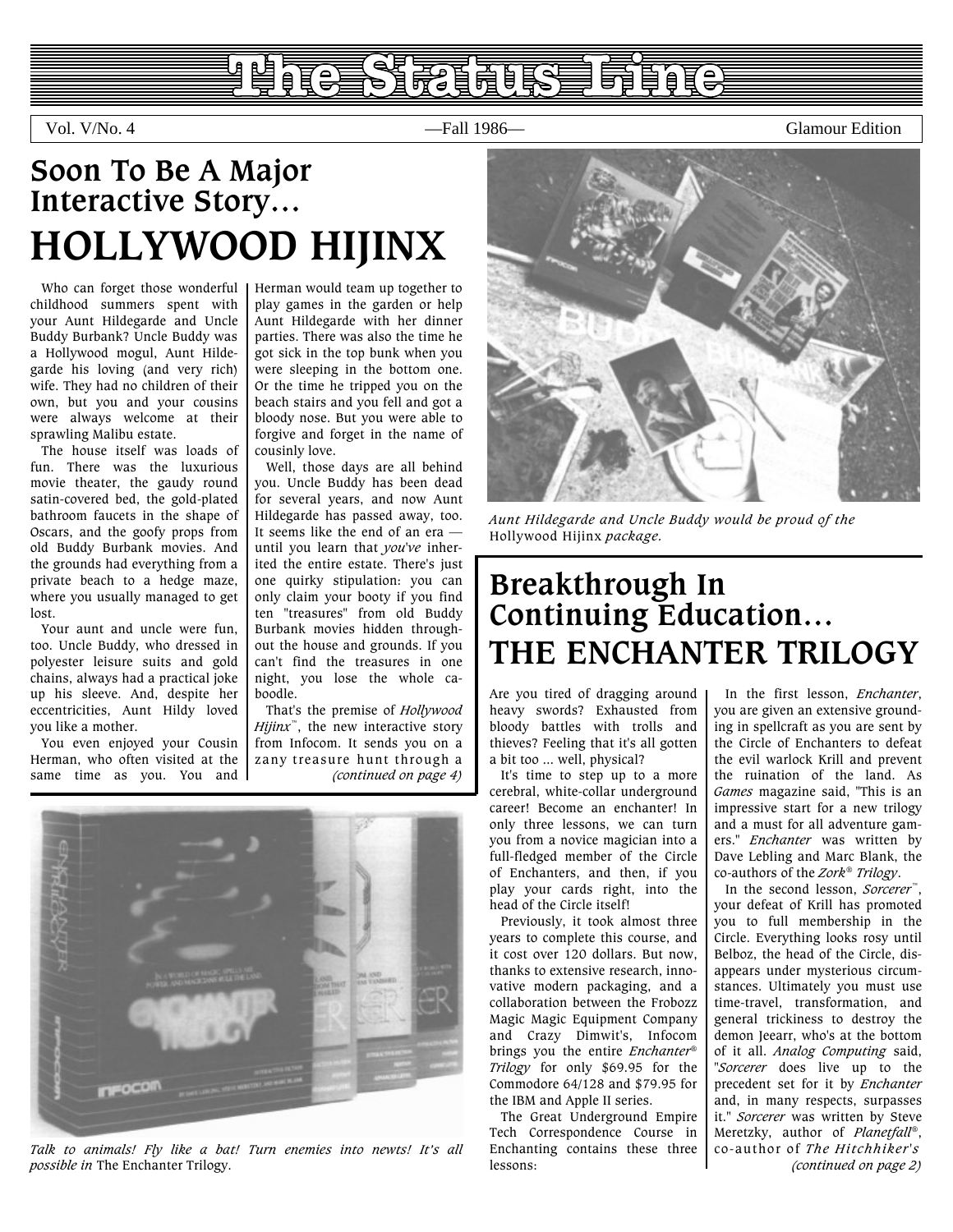### <u>I ALLE RESERVED LA LIC</u>

**Writers:** Tom Bok, Gary Brennan, Elizabeth Langosy, Dave Lebling, Steve Meretzky, Jonathan Palace, Tom Veldran

**Production:** Cynthia Curtis, Susan Goldman, Jonathan Palace

**Supposed Boss:** Susan Goldman

© 1986 Infocom, Inc., 125 CambridgePark Drive, Cambridge, MA 02140

Zork, Enchanter, Deadline, The Witness, Starcross, Suspended, Planetfall, Infidel, Seastalker, Cutthroats, Suspect, and<br>Wishbringer are registered trademarks of Infocom, Inc. Hollywood Hijinx, Moonmist, Leather Goddesses o

## **NY Times Can't Be GIVEN Away**

#### **To Whom It May Concern:**

When I got my *Status Line* a few days ago, I was thrilled to learn that I had named one of the greatest newsletters of all time. Then I remembered the prize I had won; a year's subscription to The New York Times. Now what, exactly, am I going to do with that? I can't use it to line a bird cage, because I don't even have a bird! Then I thought, this prize must be costing those Infocommies an arm and a leg (or two). They would save big bucks if they just sent me an Infocom game for my Apple IIc, such as *Leather Goddesses of Phobos*.

I haven't heard anything from The New York Times yet about my

subscription, so maybe it's not too late to cancel it, saving Infocom from financial ruin. How about it? Who in their right mind would give away an expensive prize made by some other company when they could simply give away a relatively inexpensive Infocom game, and boost their company's image at the same time? Please seriously consider this idea, and let me know what you think.

#### **Cliff Tuel**

San Jose, CA P.S. If you decide to waste your money on the newspaper, I'll read it anyway.

Sincerely,



#### <span id="page-1-0"></span>**Enchanter Trilogy**

*[\(continued from page 1\)](#page-0-0)*

*Guide to the Galaxy*™, and author of *A Mind Forever Voyaging*™ and *Leather Goddesses of Phobos*™.

The third lesson, *Spellbreaker*™, is a tricky final exam, for now you have become Head of the Circle of Enchanters. Ready to relax and take it easy, you have no such luck: magic itself appears to be failing, the populace is up in arms, and the most dangerous opponent yet is behind it all. *Analog Computing* said "*Spellbreaker* is a vast, sprawling game, finely detailed, intricately designed. It can be easily and wholeheartedly recommended, a grand conclusion to a great series." *Spellbreaker* was

#### written by Dave Lebling.

The *Enchanter Trilogy* comes in a beautiful slipcased package suitable for awed contemplation, tasteful holiday gift-giving, or annoying friends and relations who think Infocom is into occultism. All three games have been updated with the latest and best bug fixes, including the legendary OOPS command. All the feelies you know and love are there, including the lovely field guide to the "Creatures of Frobozz" (*Sorcerer*) and five portraits of renowned Enchanters (*Spellbreaker*). The *Enchanter Trilogy* is limited while supplies last.

### **Hitchhiker's on Radio**

We are proud to announce that once again Infocom has made it possible for all radio listeners to pick up *Hitchhiker's*! Before it was an interactive story, before it was a TV show, before it was converted into four phenomenal best-selling books, *The Hitchhiker's Guide to the Galaxy* was a twelve-part radio serial on Britain's BBC. Now Infocom is sponsoring a rebroadcast of the entire serial on National Public Radio (NPR).

This is radio as you've never heard it before. Conceived and written by Douglas Adams, *The Hitchhiker's Guide* radio serial is hilarious and contains some of the best sound effects ever produced. Before the interactive story came out, many considered this radio serial the best rendition of *The Hitchhiker's Guide*. If you have never heard it, you will find it funny, outrageous, mindboggling, and well worth listening to.

Beginning in January 1987, episodes will be made available to public radio stations across the country for inclusion in their schedules. Check local program listings for times — each station puts together its own schedule independently. If your local public radio station is not carrying the show, call to point out that it is available and that you are interested in it (phone calls are surprisingly effective). Why is Infocom running *Hitchhiker's* again two years later? Find out in the next exciting issue of *The Status Line*!

In *Planetfall*, using naughty words causes the response "Such language from an ensign in the Stellar Patrol!" The reason we mention this is an old but still amusing quote we dug up recently. It's from an article on interactive fiction in the March 18, 1985, issue of *People* magazine:

*In* Planetfall*, if you tell the computer to "go to hell" it replies, "Such language from an* enzyme *in the stellar patrol!"*

## **DEAR**

#### **Dear Miss Underground Manners:**

I am a middle-aged gnome who likes to think he practices impeccable manners. Recently, my nexttunnel neighbor, an ogre of good repute and social standing, invited me to be present at his son's wedding. Naturally, I consented cheerfully. When the date arrived, I appeared at the ceremony, only to find that my wife and children had been chopped up and were to be served as hors d'oeuvres at the reception. Of course I was shocked to learn that my family was now a bowl of flesh balls. How can I express my displeasure to my host?

#### **Gentle Reader:**

You certainly have justification to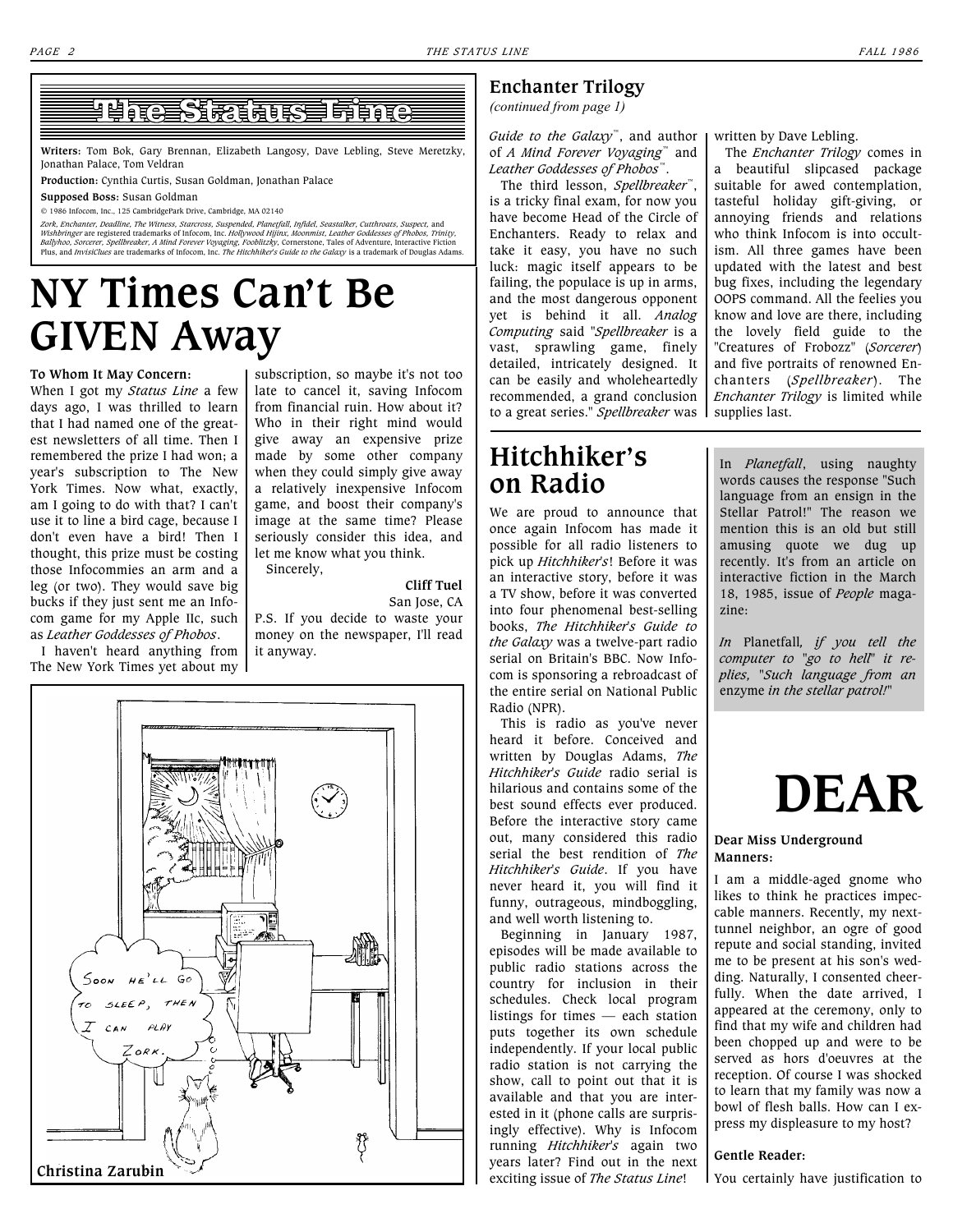

# **MISS UNDERGROUND MANNERS**

feel shocked. As we all know, flesh balls have been considered an absolute "faux pas" since Dundor of Vriminax quashed the Yippie Rebellion, in 466 GUE. You might pleasantly suggest to your host that he instead serve flesh strips in cream-cheese, spread over delicate wafers, as is the custom these days.

#### **Dear Miss Underground Manners:**

I am a dragon on the debutante circuit. What are the formal rules for immolating humans?

#### **Gentle Reader:**

Miss Underground Manners finds the following rules applicable:

1) One should always introduce | be particularly sensitive to that | trieving my pitchfork from a young

oneself before incinerating the human in question. Making a bad impression could injure your sterling reputation, should your victim somehow manage to survive.

2) Immolation can often be an embarrassing moment for a human. There's no need to mock or intimidate your victim with malicious peals of laughter or wicked masks of hatred. Instead, put him at ease with a compliment, or a light remark.

3) If recent gourmet experiences have included such elements as garlic, onion, or rotgrub, one should politely excuse oneself and rinse one's maw with a fresh, minty solution before spewing flames at the human. Humans can most unpleasant phenomenon known as "bad breath."

#### **Dear Miss Underground Manners:**

On a recent Sunday jaunt through a portion of the Underground Empire, in search of countless, untold fortunes as well as something to do, I found that I was encountering many more ravenous dungeon denizens than on previous trips. Why, only ten minutes into the trip, my right arm was lopped off completely in a surprise attack by a band of samurai worms! By midday, I found that killing had become second nature; I was hacking up just about everything that moved. At one point, as I was reman's chest, I realized that he was not, in fact, a scheming rogue or a slavering mass of claws and fangs; it was little Davey, my neighbor's son. (Apparently, he was selling flowers to support the elderly.) Have I committed a serious social blunder?

#### **Gentle Reader:**

You, sir, have indeed violated what Miss Underground Manners would consider a cardinal rule of etiquette, even by dungeon standards. The recent loss of one's right arm is no excuse for holding one's fork in the left hand, which is used only when one is mashing vegetables or gathering peas. (Also, never confuse your pitchfork with your dessert fork.)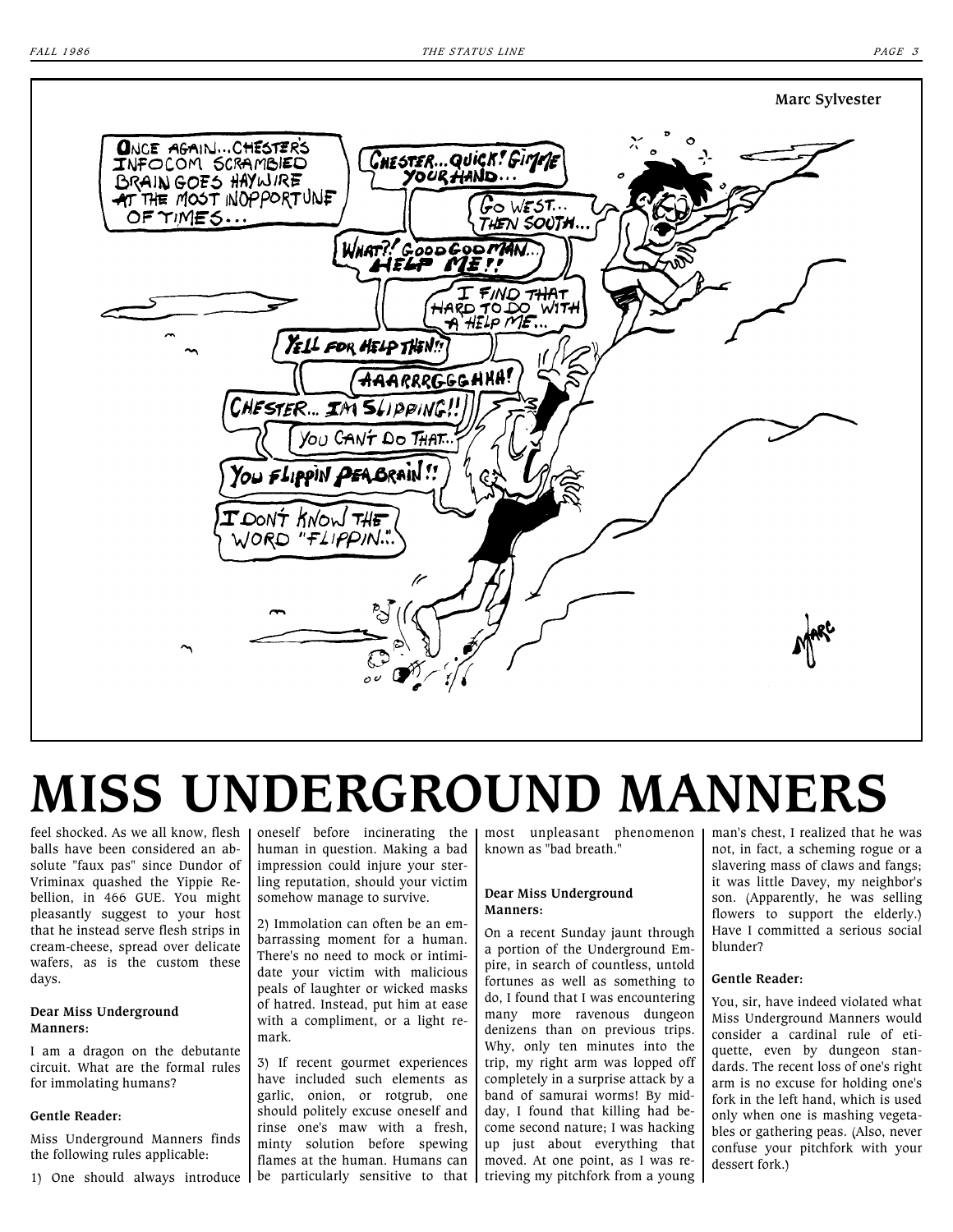#### <span id="page-3-0"></span>**Hollywood Hijinx**

*[\(continued from page 1\)](#page-0-1)*

house that's as eccentric as its owners. After a night spent in its deserted rooms, you might be feeling a little wacky, too. For although you assume Aunt Hildegarde and Uncle Buddy wouldn't make it too hard for you to find the treasures, the puzzles you must solve prove that they weren't just kidding.

*Hollywood Hijinx* was written by "Hollywood" Dave Anderson, whose Hawaiian shirts and baggy shorts fit right in with the beach mural and tropical fish that decorate his Infocom office. To get YOU in the California mood, the package includes a gossip-filled copy of Tinselworld Magazine, your Aunt

#### Hildegarde's will, an autographed photo of your Uncle Buddy, and a lucky palm tree swizzle stick.

Combining the glitz of Tinseltown with the offbeat humor of a "B" movie, *Hollywood Hijinx* is cram-packed with puzzles that will test the wits and tickle the ribs of both first-time and experienced players. Numerous amusing anecdotes about your childhood with Herman, Buddy, and Hildegarde add to the fun. *Hollywood Hijinx* will be available in February for a wide variety of personal computers, at a suggested retail price of \$34.95 for Atari XL/XE and Commodore 64/128 and \$39.95 for all other systems.

## **Max Yaks Null Set**

Some of you have probably noticed a change in the name of this column from the previous issue. You may remember that it *was* titled "News Inside Infocom." Well, I received a rather threatening letter from the lawyers of News Inside the Society of Respiratory Surgeons stating that if I did not stop using the old name they would rip out my lungs and use them as weather balloons. Hence the new name. Now the news ... **LOVE NOTES:** It used to be that an oldfashioned love song was plucked out on a beat-up old six-string by the one who loved you. Not anymore. Testing Manager Suzanne Frank was recently presented with a cassette tape on which her new beau lavished praise upon praise in state-of-the-art stereophonic sound. You know, multiple tracks, electronic keyboards, and four-part harmony. Suzanne, Suzanne, I think he likes you ... I'm negotiating to have "Suzanne, Suzanne" released on *The Status Line* label for Christmas ... **WEDRUM:** Marc Blank, ex-Infocom VP and distinguished author of such Info-Favorites as *Zork, Deadline*®, and TN20, is to be married in late December. The marriage will take place in the same hotel at which *The Shining* was filmed. Don't get snowed in you two ... **THE ART OF PARTIES:** A major end-of-summersuper-surprise-soiree was held in honor of Ernie (Burnin' Ernie) Brogmus. Ernie, denizen of Bos-**THE NEW BOSS:** Susan Goldman

ton's darkest demi-mondes, is on his way to the Western Front, aka Activision. The party was highlighted by an appearance of the Burnin' Flames. The Flames are composed of Info-vaudevillians Debbie Reilly and Carol Brangwyn. More about these two subtle performers later, much later ... While Ernie's party definitely drew the Alist, the same cannot be said for the Harvard 350th birthday bash. This massive chow-down featured His Royal Majesty Prince Charles as its featured eater. Tester Tom Bok, infamous offspring of Harvard Prez Derek Bok, was brushed off by his original table-mate, Gloria Steinem, only to be left seated with a secret service agent all evening. Tom claimed the chap was interesting enough but kept confusing his butter-knife with his UZI. The evening was not a total loss, however: Tom did get a much-sought-after autograph of Prince Charles for yours truly. His Royal Wit inscribed one of those "1000 stamps, only \$2.95" matchbook covers (one picturing himself and Lady Di) with the most unprincely yet utterly charming "Chuck" ... **PALM-TRENEUR:** Jeff O'Neill, author of *Ballyhoo*®, has been bitten by the entrepreneurial bug that is so pervasive here in the Bay State. Jeff's scheme involves the mass production of life-size, all-weather artificial palm trees for the deprived masses of New England ... **MEET** 

#### **Mark Rollin**



## **Cartoonist Wanted**

In our last issue, we neglected to credit Jim Chan of Rowland Height, CA, for his cartoon portraying the "authors of Hitchhiker's Guide."

If you'd like to submit a cartoon for publication, send it to The Status Line Cartoons, Infocom, Inc., 125 CambridgePark Drive, Cambridge, MA 02140. All cartoons must be in black ink on

has been named the new Editrix of *The Status Line*. Susan's background is mainly shopping. "When you've read as many shopping mall sales circulars as I have, the newsprint just gets into your blood," says Ms. Goldman. Goldman's future plans for the paper include changing the name to *The Credit Line* ... **JOBS OF THE STARS:** Not everyone came to Infocom from the computer field. Take Infotester Gary Brennan. He was a farmer before he joined Infocom: a sponge white, unlined paper. Please don't fold your cartoon! All submissions become property of Infocom. If we print your cartoon, we'll send you a free game of your choice. Don't forget to include your name, address, phone number, the title of the game you'd like to win, and the computer system you'd like the game to run on.

farmer. It was Gary's task to keep the cute little kitchen-helpers-to-be healthy and happy, before they were thrown into blenders by his bosses at MIT ... **HOLY HACKER:** If you sometimes feel a Revelation coming on, while playing one of Steve Meretzky's games (*Planetfall, Sorcerer, AMFV* et blah), there's a good reason for that. It's because he does some of his best hacking late at night when the only light in his office is coming from his Jesus nite-lite... AMEN...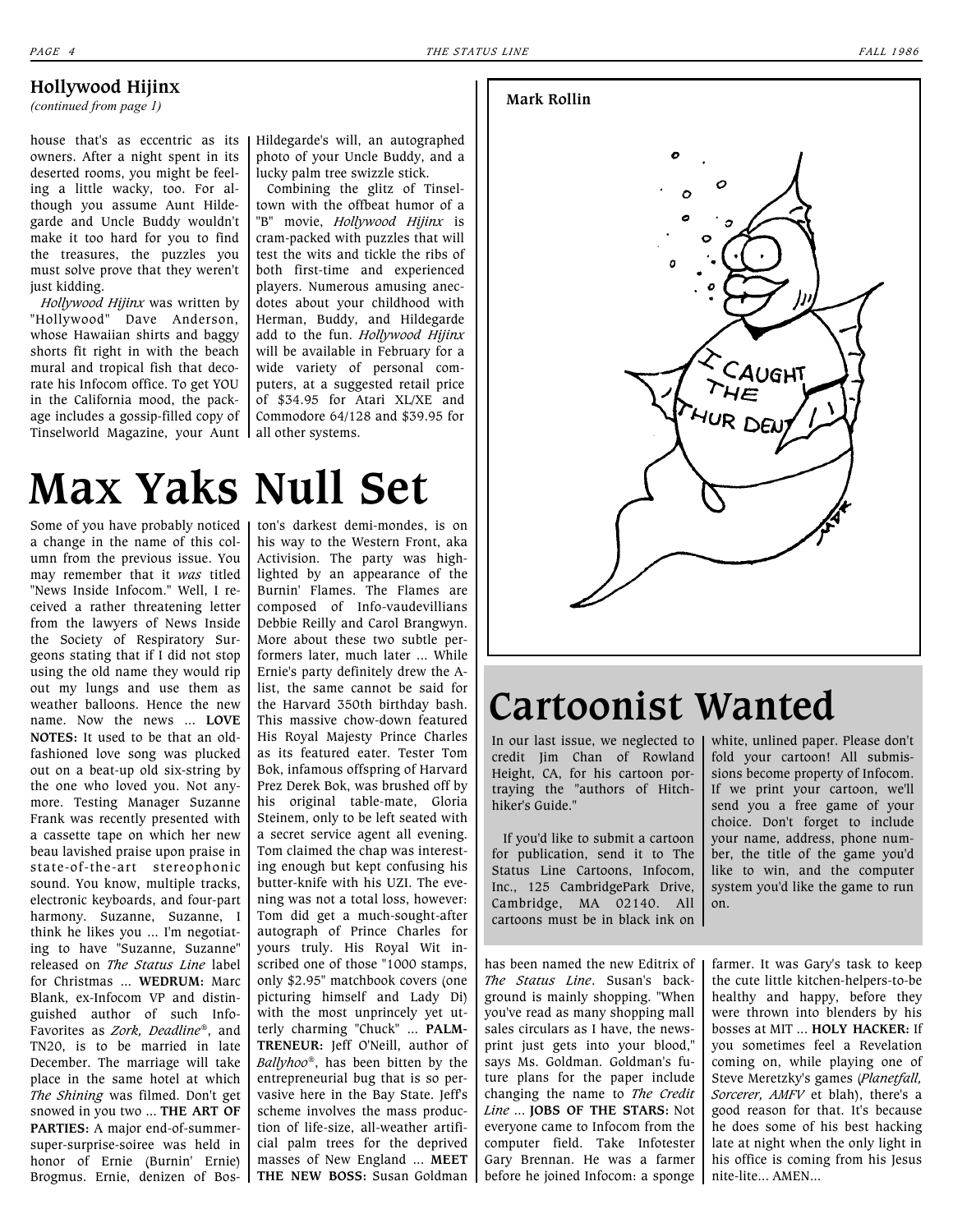# **23 Reasons to Own a Computer**

*A Mind Forever Voyaging* by Steve Meretzky (Advanced, 1985). Explore a frighteningly possible future as Prism, the first true artificial intelligence. Senator Ryder's Plan looks pretty good — or does it? The closest any computer game has come to literature: there are few puzzles to solve in this imaginative and chilling story where *you* are the main character.

**l**

*Ballyhoo* by Jeff O'Neill (Standard, 1986). Winding up a day at the circus, you become enmeshed in a kidnapping plot that takes you behind the scenes of The Travelling Circus That Time Forgot. You'll have to tame lions, scare an elephant, walk a tightrope, and perform other circus acts to win the game. Full of seedy circus atmosphere, rich with humor, and peopled with circus freaks like Andrew/Jenny (half man, half woman) and the 28-inch-tall Comrade Constantine Thumb.

*Cutthroats*® by Michael Berlyn and Jerry Wolper (Standard, 1984). Diving for treasure in the shipwrecks near Hardscrabble Island was never easy; and now you're partners with some shady characters. Who needs enemies with friends like Pete the Rat and the Weasel? And with cigar-chomping McGinty on your tail, you might end up in over your head.

**l**

**l** *Deadline* by Marc Blank (Expert, 1982). Industrialist Marshall Robner is found dead in his Library, the door securely locked from the inside. An obvious suicide. Then why is everyone so defensive? The cast of suspects includes Marshall's charming wife Leslie; their petulant son George; and the family's friends, staff, and business acquaintances.

**l** *Enchanter* by Dave Lebling and Marc Blank (Standard, 1983). A novice Enchanter must save the world from the nefarious Krill. First of the *Enchanter Trilogy*, where magic outweighs fighting ability. With spell books and scrolls, you'll turn enemies into newts, talk to animals, display fireworks, and perform numerous other magical feats.

**l** *The Hitchhiker's Guide to the Galaxy* by Douglas Adams and Steve Meretzky (Standard, 1984). Based on the bestselling book. Arthur Dent doesn't realize his troubles are only beginning when the bulldozer arrives to demolish his house. Putting a fish in your ear never sounded more logical or seemed more difficult. The puzzles are tough, but the wild situations and zany wit make this one of Infocom's most popular games. **l**

*Infidel*® by Michael Berlyn (Advanced, 1983). By lying, cheating, and stealing, you get to within a few hundred yards of a long-lost Egyptian pyramid. Then your crew deserts you. You must find and gain entry to the pyramid, decipher the

traps of the ancient Egyptians, to lay your hands on the sacred treasures that will make you fabulously rich and famous.

**l** *Leather Goddesses of Phobos* by Steve Meretzky (Standard, 1986). The year is 1936, and the evil Leather Goddesses plan to turn Earth into their private pleasure palace — unless you can stop them. This racy space-opera comedy is packed with puzzles and can be played in "tame," "suggestive," or "lewd" mode. Equally enjoyable for both men and women; play with a friend!

 $\bullet$ *Moonmist*™ by Stu Galley and Jim Lawrence (Introductory, 1986). Spend the night in a haunted English castle, where a ghost threatens you and your friend. Is one of the other castle guests doing the haunting? Four variations on this theme, each shorter than a full-length game, and each with its own riddles and solutions. The suspects include grizzly Dr. Wendish, dashing Ian Fordyce, artist Vivien Pentreath, flighty Tamara Lynd, and others. **l**

*Planetfall* by Steve Meretzky (Standard, 1983). When you joined the Space Patrol, they didn't say you'd end up swabbing the decks. When the ship is destroyed, you must survive on an apparently deserted planet. Fortunately, there's Floyd, a faithful multi-purpose robot with the personality of an eightyear-old, to keep you company. Infocom's first science-fiction comedy.

**l** *Seastalker*® by Stuart Galley and Jim Lawrence (Introductory, 1984). From the videophone in your laboratory, you learn that the Aquadome — an underwater research lab  $-$  is being attacked by a "Snark," a giant sea monster. So you're off to the rescue in a special two-seater submarine. An easy game with plenty of hints, full of inventions and faithful helpers at your side. **l**

*Sorcerer* by Steve Meretzky (Advanced, 1984). In the midst of hellhounds, amusement parks, mazes, and flumes, rescue Belboz and defeat the evil demon Jeearr. Second in the *Enchanter Trilogy*; turning yourself into a bat, seeing the future, and probing minds are among your many new powers.

**l** *Spellbreaker* by Dave Lebling (Expert, 1985). Magic fails, and you must make your way through some of the hardest puzzles in interactive fiction to find out why. Exploring an object's mystic connections, making time stand still, and turning yourself into a grue are among the magic spells in this riveting conclusion to the *Enchanter Trilogy*.

hieroglyphs, and survive the diabolical alien artifact which has entered the solar **l** *Starcross*® by Dave Lebling (Expert, 1982). You play a down-at-the-heels asteroid miner who discovers a strange

system. Once aboard the artifact, you'll meet a number of alien races, including the Rat-Ants, and you are drawn into a puzzle that could give mankind the stars.

**l** *Suspect*® by Dave Lebling (Advanced, 1984). Your editor sends you to cover a society Halloween Party. Then the hostess is murdered, and guess who's the prime suspect? Can you clear yourself before the police arrive? Other party guests include blue-bloods, power brokers, senators, and real-estate magnates. You'll uncover dirty dealings and private affairs among the rich and powerful, as you try to prove you've been framed.  $\bullet$ 

*Suspended*® by Michael Berlyn (Expert, 1983). You are the controlling brain of a totally automated planet, and you must repair the system before the planet's inhabitants "replace" you. You can communicate only through six highly specialized robots: Iris (with visual sensors), Waldo (an industrial robot), Sensa (with a mixture of sensory apparatuses), Auda (with auditory sensors), Whiz (a font of information), and Poet.  $\bullet$ 

*Trinity*™ by Brian Moriarty (Standard, 1986). Travelling through time and space, you must escape from several atomic explosions, to eventually land at the New Mexico desert moments before the first A bomb explodes. Can you change the course of history? An extraordinarily large and thoughtprovoking game, blending whimsical fantasy, humor, history, and classic puzzle-solving.

 $\bullet$ *Wishbringer*® by Brian Moriarty (Introductory, 1985). A simple job of

letter-carrying turns sinister, as the small town of Festeron becomes twisted and dangerous. The magical Wishbringer stone grants its owner seven wishes, including Flight, Rain, Foresight, and Luck. Puzzles can be solved with magic or without, giving the game unusual replay value.

**l** *The Witness*® by Stuart Galley (Standard, 1983). Los Angeles. 1930's. Freeman Linder wants your help on a little blackmail case, but before your eyes it becomes a murder — his! Written in the hard-boiled Raymond Chandler style, heavy on atmosphere. The suspects include Freeman's beautiful daughter Monica; Phong the butler; and Ralph Stiles, who had something going with Linder's wife.

**l** *Zork I* by Marc Blank and Dave Lebling (Standard, 1980). The story that started it all. Treasure hunts and derring-do in the Great Underground Empire.

**l** *Zork II* by Dave Lebling and Marc Blank (Advanced, 1981). Outwit dragons, demons, and the Wizard of Frobozz.

**l** *Zork III* by Dave Lebling and Marc Blank (Advanced, 1982). Conclusion of the *Zork* Trilogy. An unusual goal and scoring system highlighted by encounters with Dimwit Flathead and the Dungeon Master.

**l** *Fooblitzky*™ A unique board game played on the computer, which blends the logic and deduction of Clue with the chance and spending of Monopoly, and then adds a heavy dose of Infocom humor. A multi-player game with dozens of variations and hours of fun.

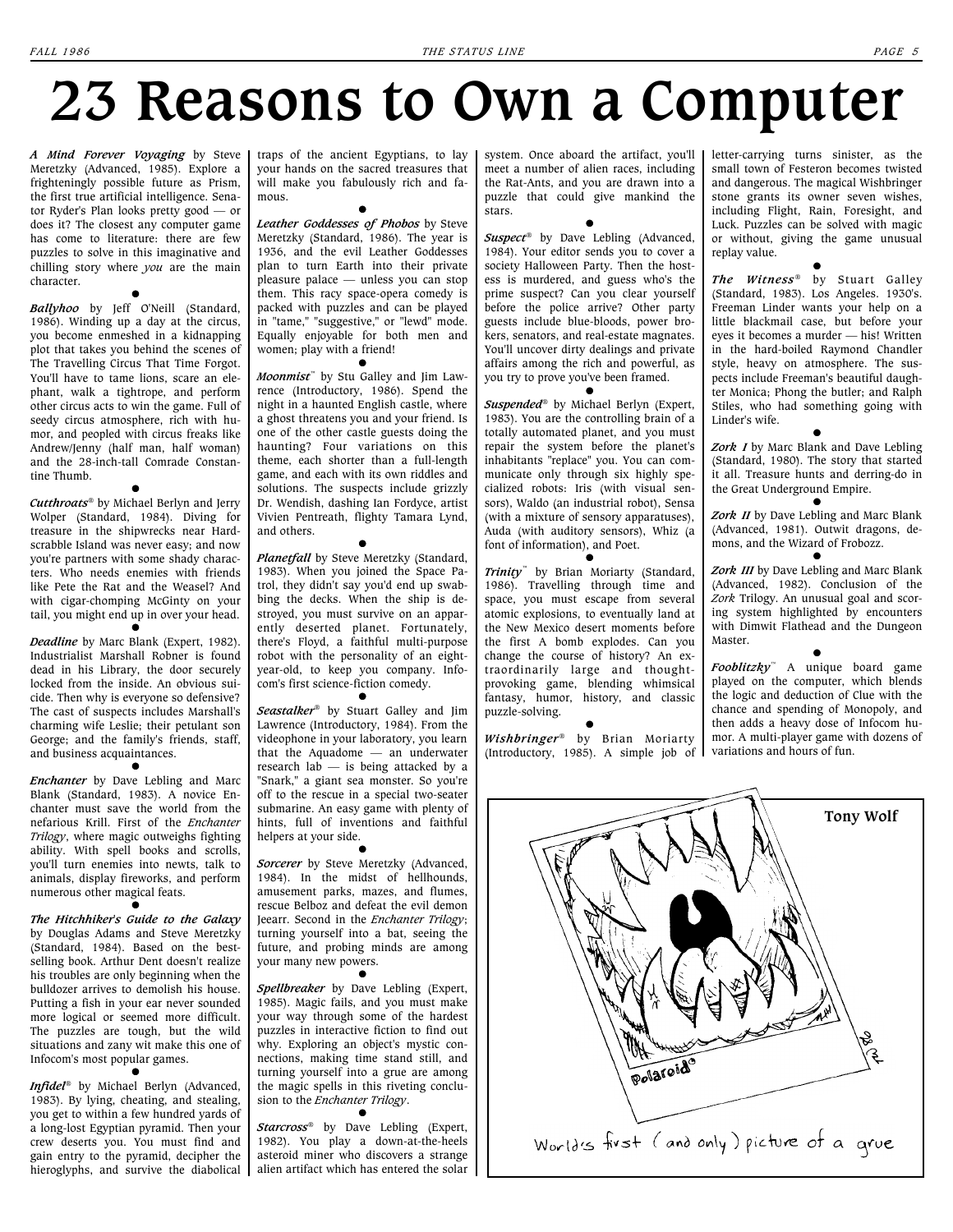# **INFONEWS GROUNDUP**

We put the last three months into the meat grinder and here's what came out:

#### **Great Reviews**

You know that we're about as modest as Mae West, so we'll start off with some of the incredible reviews we've gotten.

*Fooblitzky*, Infocom's loads o' fun graphics strategy game, has been featured in a number of national publications. *II Computing* reported that "Infocom has come out with what has to be the most successful party game for a computer. The game of *Fooblitzky* will have you thinking as hard as you're laughing." *Compute!* said, "The game's mechanics are amusing and simple, but the underlying principles are the same ones which make Monopoly a classic." And *Analog Computing* described it as "a product that might very well be the mosttalked about game this year. *Fooblitzky* does for board games what other Infocom works did for books — revolutionize them... computerize them...and bring them into the 21st century — and beyond."

*Trinity*, Infocom's explosive fantasy, has also received numerous complimentary reviews. Said *Questbusters Newsletter*, "The puzzles are well-structured, the prose among the finest to grace the screen of a monitor. [Author Brian] Moriarty now has two homers in a row, and this one could easily wind up in the parking lot."

*Leather Goddesses of Phobos*, Infocom's up-and-coming romp through the solar system, was featured in a *Newsweek* article on gender-specific software. After starting out with a humorously racy quote from the game, *Newsweek* went on to describe *Leather Goddesses* as "an uproarious roleplaying romp that heralds a new breed of computer games." The program contains two versions, one for men and another for women. Mention was also made of *Moonmist*, which blends a gothic setting with the mystery genre, both elements that are traditionally appealing to women.

Cornerstone, Infocom's powerful yet easy to use relational database, was highly rated in an *InfoWorld* special report on file managers. Said *InfoWorld*, "For sheer value and power, we have to give the top rating to Cornerstone...it's difficult to imagine more features in a \$99.95 product."

Well, that's it for tooting our horn. Now we'll give you something to toot about. A special offer for you, from Infocom.

#### **Free InvisiClues**

That's right, you can get A FREE Infocom *InvisiClues* hint booklet and map with the purchase of *Ballyhoo, Trinity, Leather Goddesses of Phobos,* or *Moonmist*. Look for the special display with the Free Hints and Maps coupons in your local software store. Then send in the coupon along with the warranty/registration card and proof of purchase for any of the games listed above. We'll send you the *InvisiClues* hint booklet and map for that game. You get a free *Invisi-Clues* for *each* game you buy in our



1986 lineup. So treat yourself, treat your family, buy all four! Offer expires February 15, 1987.

#### **Marathon of the Mind**

Yes, kiddies, the Marathon of the Mind might be coming to *your* town. As you may recall, the Marathon of the Mind pits local high school or college teams against each other in a challenging race-tothe-finish to solve an Infocom interactive adventure. Plans are now being completed for marathons coast-to-coast.

On November 8, we'll be at the Academy of Sciences in San Francisco, November 21, at the Pacific Science Center in Seattle and on December 5, at the Fernbank Science Center in Atlanta. Until the final arrangements are made, we can't tell you which other towns will host this fabulous event. Keep your eye out — skills honed.

#### **Status Line Now Available on CompuServe**

CompuServe subscribers can now read excerpts from *The Status Line*  in the Electronics Gamer section.

#### Just type GO TEG from any system prompt and then follow the menus.

#### **Nifty Things To Do with Cornerstone**

*Building Applications with Cornerstone*, written by Laura Buddine and published by Addison-Wesley, is now available in local computer or book stores, as well as directly from Infocom. It contains nineteen Cornerstone applications in over 300 pages and costs only \$14.95. Applications range from simple mailing lists and libraries through invoicing and purchase orders to complex systems such as personnel and property management.

You might well ask yourself, "If Cornerstone is so easy to use and has such great documentation, why do I need this book?" Well, you can save time in developing your database by using one of the book's applications as is, or by modifying it to what you need. *Building Applications with Cornerstone* can also generate ideas, allowing you to apply elements from various applications to your own customized system.

## **By Any Other Name**

First came "Adventure," and thus was born the name for an entire category of computer games.

But with Infocom leading the way toward more story-oriented, non-fantasy adventure games, the name became misleading and downright irrelevant. A new name for this type of entertainment software was needed. A couple of years ago, we began calling it "interactive fiction." The name has since been adopted by most of our competitors, although a few variations still creep up (computerized fiction, electronic novels, and so forth).

While interactive fiction is an excellently descriptive name, it has a major flaw: six syllables. No word or phrase that long is going to "catch on" and enter the common language. One says, "let's go see a movie," never, "let's go see a moving picture." And moving picture is only *four* syllables.

It gets even worse when you try referring to individual products. "Have you heard that Infocom just announced a new work of interac- I our day.

tive fiction?" "Your brother told me that you were writing an interactive fiction story?" Now we're clearly getting into the realm of the linguistically cumbersome.

What's the answer? Some people use IF for short. "I got three eyeeffs for my birthday." "Mom, where did you put my new iffie?" Pretty iffy propositions at best.

Then there's the matter of the verb. Back when they were simply adventure games, you *played* them. But does one "play" interactive fiction? Or do you read it? Some Californians here at Infocom have suggested that you "do" interactive fiction. Maybe a less common verb would fit the bill, or perhaps a new verb needs to be invented.

Let's hear what you have to say! What should the category be called? Can you think of any short and catchy phrases for a work of interactive fiction? And what about the verb? Go ahead — flood *The Status Line* mailbag — make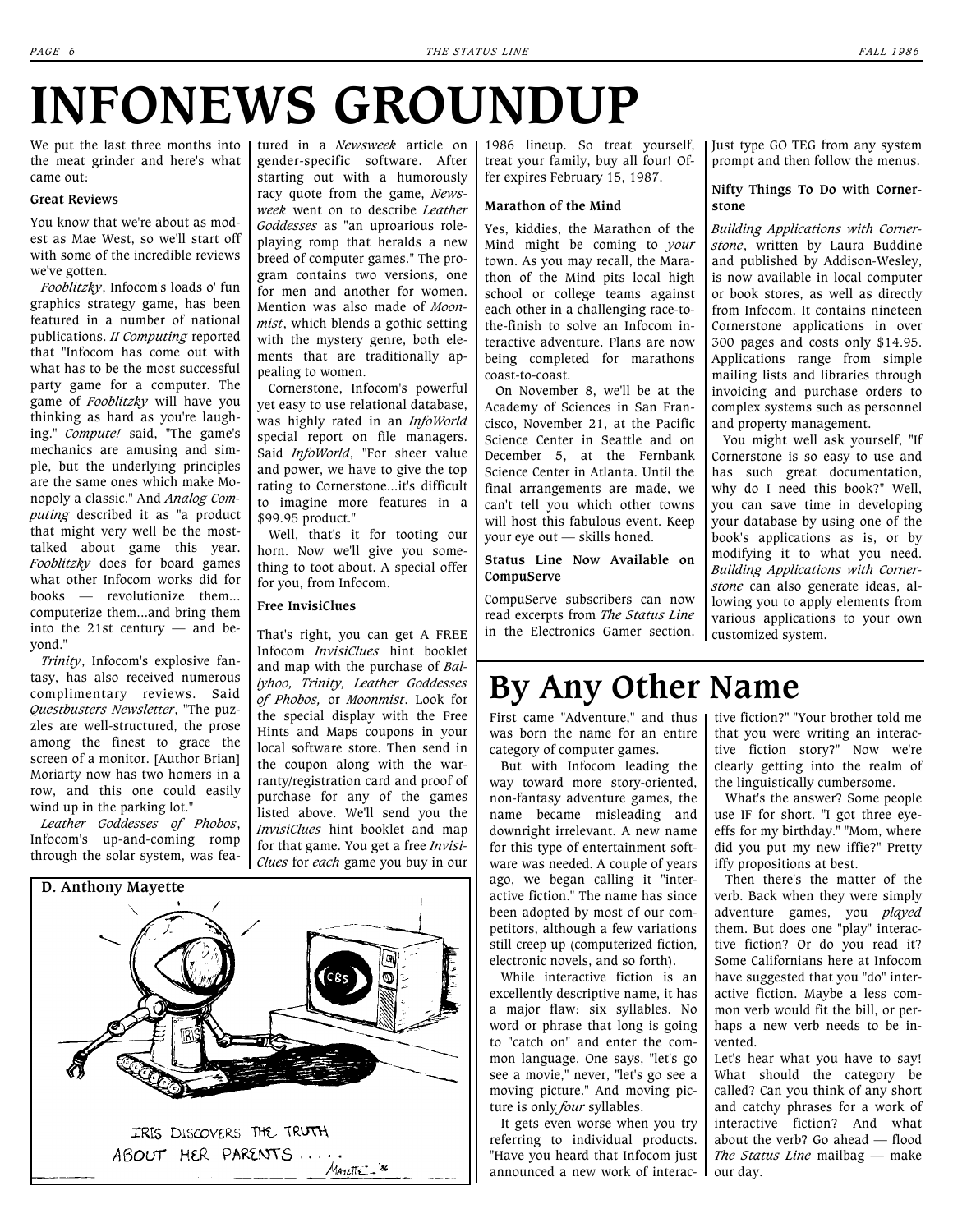

#### **Solutions and Winners to Puzzle 10**

In Puzzle Number Ten, we asked entrants to identify the two brief responses, out of a total of thirteen, which *didn't* appear anywhere in *The Hitchhiker's Guide to the Galaxy*. The correct answer was D and K. Here's a list of the thirteen bits of text, and where they appear in the story:

A. The word "no" is not in our hostess' vocabulary. (At the party, as Trillian, SAY "NO" to the hostess when she asks if you want the food or drink you dropped.)

B. You already did that. It's not a merry-go-round. (WALK AROUND THE BULLDOZER a second time, when you're Ford Prefect.)

C. You have two splitting headaches. (DIAGNOSE on Damogran, when you're Zaphod Beeblebrox.)

D. Congratulations. The towel is now covered with slime. (FAKE!)

E. The effect is decorative rather than helpful. (PUT THE TOWEL ON THE BUGBLATTER BEAST.)

F. The bloody thing's been jammed shut for months, now. (OPEN THE WINDOW in the Bedroom.)

G. "We can't leave while you're in trouble, Mr. President!" (On the Dais, when you're Zaphod, after Trillian has pointed the blaster at you, ASK THE GUARDS TO LEAVE.)

H. "Sorry, current course for the legendary lost planet of Magrathea can be countermanded only by Zaphod Beeblebrox." (ASK EDDIE TO TURN ON THE DRIVE.)

I. A footling effort. The shock waves of the Beast's laughter push you back. (THROW THE STONE AT THE BEAST.)

J. You see your environs upsidedown and slightly distorted. (LOOK THROUGH THE MAGNIFYING GLASS.)

K. The sun's light is a perfectly horrible shade of orange. (FAKE!)

L. The chair is very comfortable, with a thick plush cushion. (On the Speedboat, as Zaphod, EXAMINE THE SEAT.)

M. This is one of those clever new always-open always-closed bottles. (OPEN or CLOSE THE BOTTLE OF SANTRAGINEAN MINERAL WA-TER.)

There were 376 entries, of which 73 (19.4%) were correct. (When we did a similar puzzle for *Zork I* a year ago, only 10.1% of the entries were correct.) 154 (41.0%) of the entries had only one right answer, and the remaining 149 (39.6%) of the entries had neither one right.

For all you trivia nuts, the number of photocopied entries for this puzzle, the second for which we allowed photocopying, was 129 (34.3%). The breakdown of answers for each excerpt follows. Note that the total adds up to 200 percent, since every entry includes two excerpts.

# **You Said It, Not Us**

Rumor has it that some of you think we *make up* the comments in the "Take Their Words For It!" section on our interactive fiction packages. Some of you think that no one *really* wrote (as we said on the *Wishbringer* box), "If I go crazy or become a bum, it's all your fault. I hope you're happy." Or (like we put on the *Spellbreaker* package), "I truly believe that if God had wanted us to lead our own lives, he wouldn't have given us Infocom." Or even (as we felt compelled to include with *Leather Goddesses of Phobos*), "So nerve-wracking and intense I have had to use the rest room several times."

Well, we hereby assure you that all of the above comments and commendations, as well as every other one that you see on our boxes (well, nearly every one), has actually been sent in by a bonafide Infocom player on a warranty form, survey card, or letter. Yes, folks, your words do not go unnoticed. We answer your questions, send you catalogs, put you on our mailing list, and add your comments to our ever-expanding files of possible "Take Their Words For It" quotes. To protect the innocent, we switch around the names and cities on the quotes we use. Some of the comments on file will probably never see the glossy inside cover of an interactive fiction box, but are still too...well, let's say *entertaining*...to ignore completely. Here are a few:

"As I booted the square ominous disk, shimmering green blips on my screen accompanied my passage into the limitless tunnel of Infocom computer fantasy."

"It's absolutely marvelous, darlings, don't change a thing. Oh, by the way, if you like to wear that tie, fine, but you should pin-stripe your gym socks."

"Gag me with an eating implement. Not even a super nova could scare me."

"I enjoyed the game thoroughly. Then I turned on the computer."

"I frotzed my girlfriend and now I can't get any sleep."

"Splunge, scum queen. Great. Wow. Hard, sexually permissive, 64 Chevy. Bomb. Tit. Oops. Wonker, Ping, Pong, Kong King."

"Can you send me a new space fleet? Mine fell in the toilet and all the buggers drowned."

"The sunglasses I got in the Hitchhiker's package are great for the beach!! I never realized how much harder waterskiing could be."

APPEAR- PER-EXCERPT ANCES CENTAGE A 32 8.5%

| Λ | ΟZ  | O.J%  |
|---|-----|-------|
| B | 95  | 25.3% |
| C | 34  | 9.0%  |
| D | 157 | 41.8% |
| E | 22  | 5.9%  |
| F | 25  | 6.6%  |
| G | 43  | 11.4% |
| H | 48  | 12.8% |
| I | 23  | 6.1%  |
| I | 44  | 11.7% |
| K | 143 | 38.0% |
| L | 14  | 3.7%  |
| M | 72  | 19.1% |
|   |     |       |

Since there were more than 25 entries, we had to hold a drawing to determine the 25 T-shirt winners. It was easily one of the ten most exciting puzzle drawings we've ever had. The resulting winners:

- 1. Jay Michael, Munster, IN
- 2. Jeff Yates, Mission Viejo, CA
- 3. Betty Martin, Moorestown, NJ
- 4. Cliff Tuel, San Jose, CA

5. Aric DiPiero, Hemlock, MI 6. Lola Russo, Easton, CT

- 7. Marie Hicks, Madison Heights, MI
- 8. Kuo-Hsiung Hsu, Oberlin, OH
- 9. Barbara Hall, Miami, FL
- 10. Tim Lang, Downieville, CA
- 11. John Prindle, Texas City, TX
- 12. Josiah P. Rowe IV, Fredericksburg, VA
- 13. Karl Feick, Itasca, IL
- 14. Charles Engebretson, Santa Rita Park, CA
- 15. Frank Tino, Tewksbury, MA
- 16. Steve Corum, Billerica, MA
- 17. Tom McGrath, Silver Spring, MD
- 18. Tim Rohloff, Bay City, TX
- 19. Greg Chung, Potomac, MD
- 20. Alan Hazelton, Fairport, NY
- 21. Alex Balas, Akron, OH
- 22. Pearl Tsai, Potomac, MD 23. Mark Weiher, Newburgh, IN
- 24. Kurt S. Gedig, Indianapolis, IN
- 25. Korhan Tekin, Mission Viejo, CA